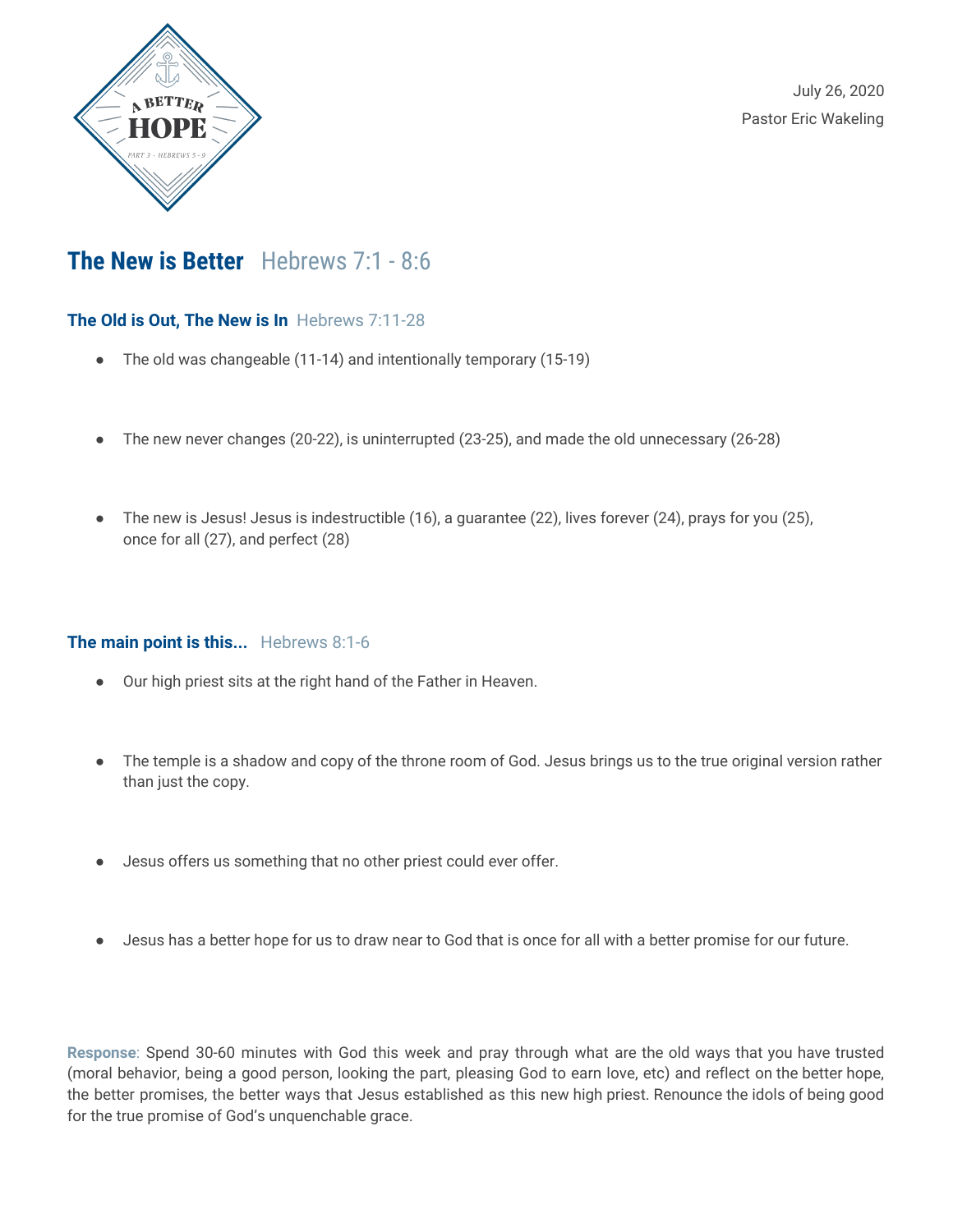

## **Preparation**

If possible, find a quiet and comfortable place. Rid yourself of distractions such as your phone, television, school work, interruptions from others, etc. Open yourself to God and intend to learn from Him. *"Lord, here I am, I present myself to You. Open my heart to the truth of what is going on in my life."*

## **Read the Text:** Hebrews 7:1-8:6 & Romans 8:26-27

Read the text a few times until you have a clear understanding of what the passage is saying.

## **Contemplate + Journal**

Spend time thinking about and journaling your thoughts to the following questions. If you meet with a LifeGroup, you can also share your responses with them and have a great discussion.

- What is a word or phrase the Lord impressed on you in this time? Meditate on that.
- Consider your current life. Your circumstances, feelings, hopes, struggles, pains, and so on. Talk to God about these. Now, read Hebrews 7:25. What words bring you comfort and hope in this verse?
- How does Jesus' consistent prayer for you help you hold firmly to your faith and walk with the Lord?
- How and what do you feel? Is there a specific situation in your life that relates to this passage today? Pray through this for a moment.

## **Praise + Worship**

Worship is an act or mindset shift that realigns us to the reality of who God is. Find this song on Spotify, YouTube, AppleMusic, etc. and the lyrics if you would like to read or sing along. Make this song your prayer and declaration of praise and worship as you hear truths being sung over you. Allow the Lord to minister to your heart in this time. **Song Recommendation: "[Groanings](https://www.youtube.com/watch?v=41uv3WD0YC0) Too Deep For Words" by David Baloche**

# **Closing Prayer**

Spend some time in prayer. Whether it is simply sitting in God's loving presence, expressing thankfulness and gratitude, and/or offering up supplication, pray what is on your heart in this time.

#### **Blessing**  $\begin{bmatrix} 6 \end{bmatrix}$

"May you know that you are fully seen and known by Jesus. He is for you and His Spirit is interceding for you on your behalf with groanings too deep for words. May you believe this at the core of your being and trust Jesus in all areas of *your life."* **Romans 8:26;31**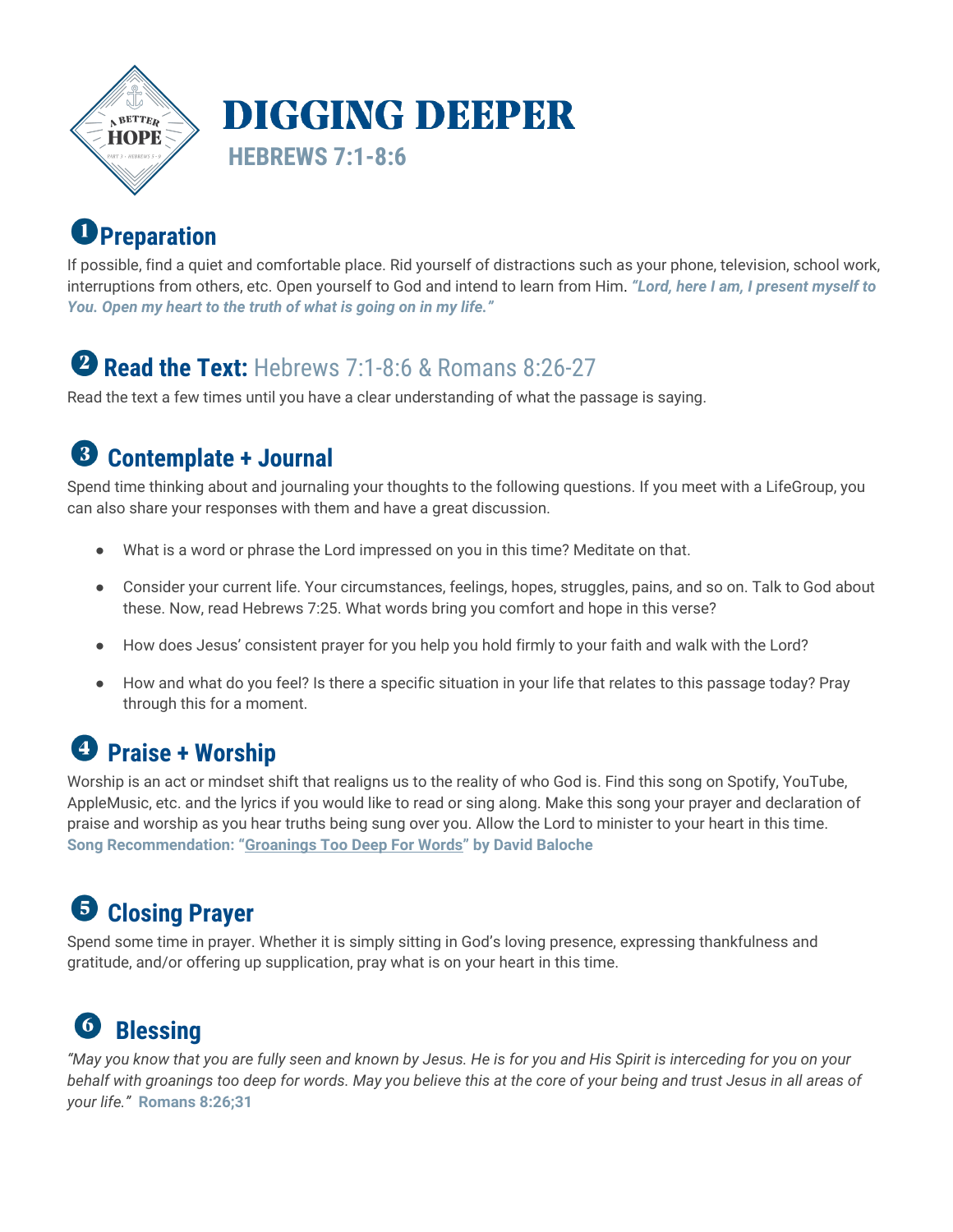### **NEXT STEPS**

**Your Response Today:** Do you want to take a next step in your faith, ask for prayer, or learn more about following Jesus? Take a moment to fill out our online connection card by texting **"Card"** to **970-00**

**Connect in a LifeGroup:** Grow in community together this summer with others from Calvary. There will be some groups meeting online throughout the summer, as well as smaller off-campus groups meeting in-person. Browse groups to join, or consider helping to start a new group using a Bible Study resource on Sabbath, The Lord's Prayer, Psalm 23, or Digging Deeper in Hebrews at **calvarylife.org/groups**

**Discover More:** Learn about ways you can connect to life at Calvary including weekly pastoral updates and online events, find resources to receive care and help through this season, and discover how we are reaching out with the good news of Jesus locally and globally at **CalvaryLife.org**

### **RESOURCES**

**Worship Service Live-Stream:** The Worship Service will be streamed live online each Sunday at 9:30am. Find ways to watch and resources for you and your family on our website at **calvarylife.org/live**

**Family Activities:** Find ways to help "do church" with your kids and fun activities to build their faith each Sunday and throughout the week with great resources provided by Calvary Town at **calvarylife.org/town**

**Find Help or Give Help:** Do you need assistance or encouragement in this season? Or, do you want to get involved and be available to help others in need? Find ways to receive help or give help at **calvarylife.org/help**

**Ways to Give:** Please pray for those who are affected economically by this virus and for our church finances as well, that God would sustain and provide through this challenging season. Please consider mailing a donation to the church or you can give online simply and securely this week at **calvarylife.org/giv**

### **ON-CAMPUS WORSHIP** • Sundays at 7:00pm in the Courtyard

Thank you for joining us on campus to worship! Reserve your seats weekly using the Church Center App (available in the App Store or Google Play) or online at calvarylife.org/oncampus

#### **Living Hope**

How great the chasm that lay between us, How high the mountain I could not climb In desperation I turned to heaven, And spoke Your name into the night Then through the darkness Your loving-kindness, Tore through the shadows of my soul The work is finished the end is written, Jesus Christ my living hope

Who could imagine so great a mercy, What heart could fathom such boundless grace The God of ages stepped down from glory, To wear my sin and bear my shame The cross has spoken I am forgiven, The King of kings calls me His own Beautiful Savior I'm Yours forever, Jesus Christ my living hope

Hallelujah praise the One who set me free, Hallelujah death has lost its grip on me You have broken every chain, There's salvation in Your name, Jesus Christ my living hope

Then came the morning that sealed the promise, Your buried body began to breathe Out of the silence the Roaring Lion, Declared the grave has no claim on me! Jesus Yours is the victory

Edward Mote | Eric Liljero | Jonas Myrin | Reuben Morgan | William Batchelder Bradbury © 2011 Hillsong Music Publishing Australia (Admin. by Capitol CMG Publishing) CCLI License # 342334